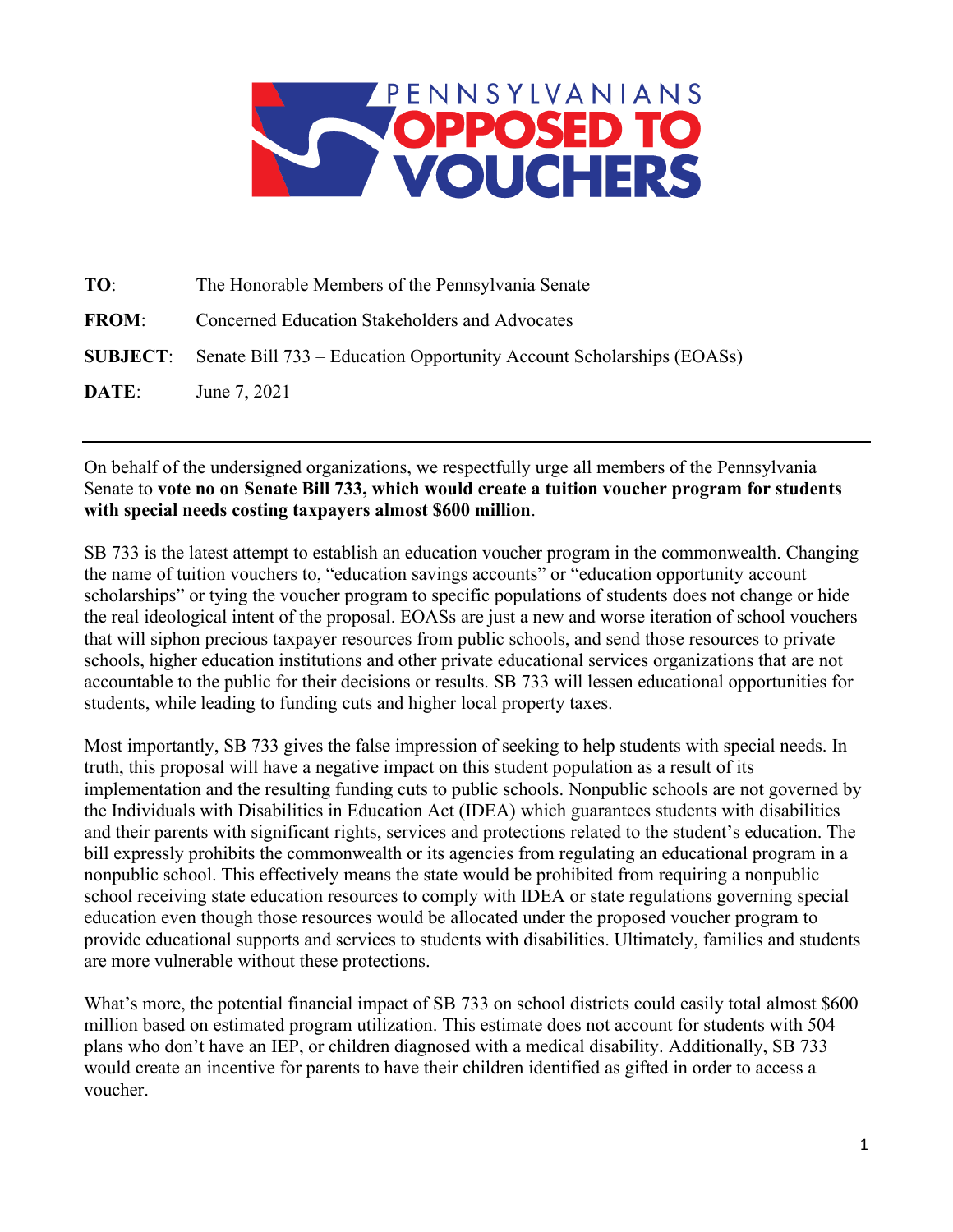As a result, SB 733 diminishes support for public education. Funds from the proposed voucher are authorized to be spent on services beyond K-12 education such as: higher education tuition and textbooks, 529 college savings plans, private financial management firm fees, fees for college entrance exams, postsecondary course prep, and costs associated with an industry certification. In a bit of pure irony, the voucher can also be spent on "services under contract from a public school." – services the student would likely already have access to without a voucher.

SB 733 would undermine Pennsylvania's responsibility to ensure every student in every community has equal access to public education. School districts in Pennsylvania are already underfunded and this legislation requires that state money for EOAS vouchers be deducted from a school district's subsidy. The bill calculates the voucher by taking 90 percent of all state revenue provided to a school district, including property tax relief money, transportation subsidy and pension reimbursement, and dividing by a school district's average daily membership (ADM) to calculate the base voucher amount. For students with disabilities, the base voucher amount would then be multiplied by either 1.51, 3.77, or 7.46 depending on the severity of the student's disability.

It is truly stunning that after decades of debates on property taxes and pensions, that a voucher proposal would seek to further erode local taxpayer relief and ultimately the state's pension reimbursement to districts by including those payments in the initial voucher calculation. Further, the bill requires resident school districts to provide transportation to nonpublic schools but fails to deduct transportation funding from the base calculation. The bill creates a transportation double-dip whereby a voucher will include a portion of a district's transportation subsidy, but the non-public entity isn't responsible for paying for it.

SB 733 also fails to establish consistent academic accountability for the voucher program. The bill does not require the use of Pennsylvania's state assessment system. It gives participating students the choice of whether to use the state assessment system or a nationally-normed assessment which will effectively prevent a true comparison and analysis of the voucher program's effectiveness. And while test results must be reported to PDE, the department is only allowed to post the results after the third year of test and graduation data is reported.

At each step of analysis, SB 733 demonstrates its own deficiency. The bill should be seen for what it truly is -- the latest attempt by voucher proponents to establish a footprint in state statute for a more expansive tuition voucher program in the future, regardless of the damage it causes to students, schools and taxpayers. SB 733 is simply ideology wrapped in bad policy. There are far more pressing problems within public education that deserve the attention of policymakers, namely helping schools and communities recover from the pandemic. We urge you to focus your time and energy on these very real challenges and reject SB 733.

Sincerely,

The Arc of Pennsylvania AFT – Pennsylvania Allies for Children Delaware Valley Americans United for the Separation of Church and State Disability Rights Pennsylvania Education Law Center Education Voters of Pennsylvania Keystone Research Center Leaders for Educational Accountability and Reform Network (LEARN) NAACP Media Area Branch Education Committee Pennsylvania Association of Career and Technical Administrators (PACTA)